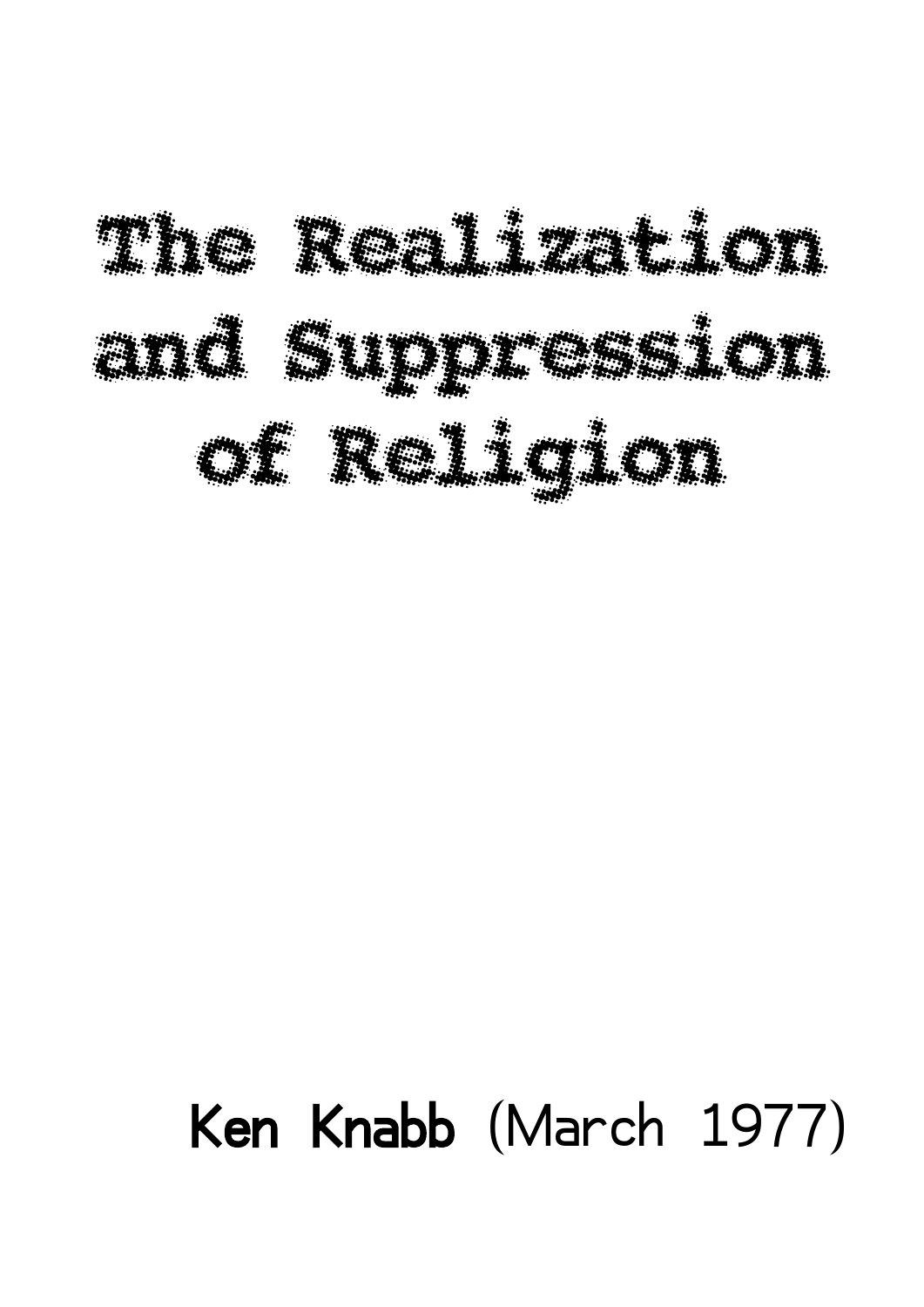Bureau of Public Secrets website: bopsecrets.org

> Zanzara athée, January 2022. zanzara@squat.net Anti-copyright.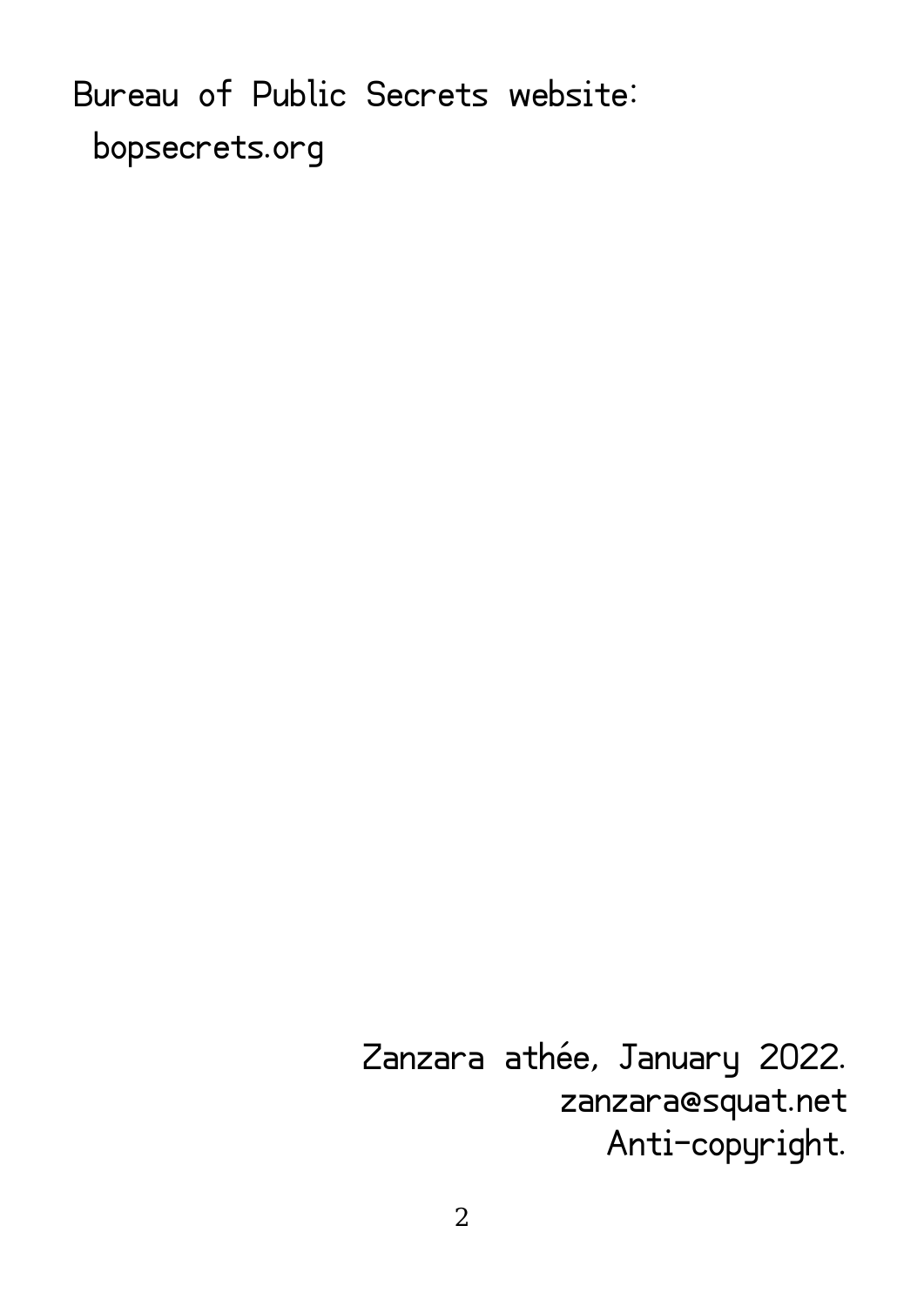## The Realization and Suppression of Religion

Religion undoubtedly surpasses every other human activity in sheer quantity and variety of bullshit. If one considers in addition its role as accomplice of class domination throughout history, it is little wonder that it has brought upon itself the contempt and hatred of ever increasing numbers of people, in particular of revolutionaries.

The situationists recommenced the radical critique of religion, which had been abandoned by the Left, and extended it to its modern, secularized forms — the spectacle, sacrificial loyalty to leaders or ideology, etc. But their holding to a one-sided, undialectical position on religion has reflected and reinforced certain defects in the situationist movement. Developing out of the perspective that to be superseded, art must be both realized and suppressed, situationist theory failed to see that an analogous position was called for regarding religion.

Religion is the alienated expression of the qualitative, the "fantastic realization of man." The revolutionary movement must oppose religion, but not in preferring to it a vulgar amoralism or philistine common sense. It must take its stand on the other side of religion. Not less than it but more.

When religion is treated by the situationists, it is usually brought in only in its most superficial, spectacular aspects, as a straw man to be contemptuously refuted by those incapable of refuting anything else. Exceptionally, they may vaguely accept a Boehme or a Brotherhood of the Free Spirit into their pantheon of "greats" because they are mentioned favorably by the SI. But never anything that would challenge them personally. Issues deserving examination and debate are ignored because they have been monopolized by religion or happen to be couched in partially religious terms. Some may sense the inadequacy of such a dismissal, but are not sure how else to operate on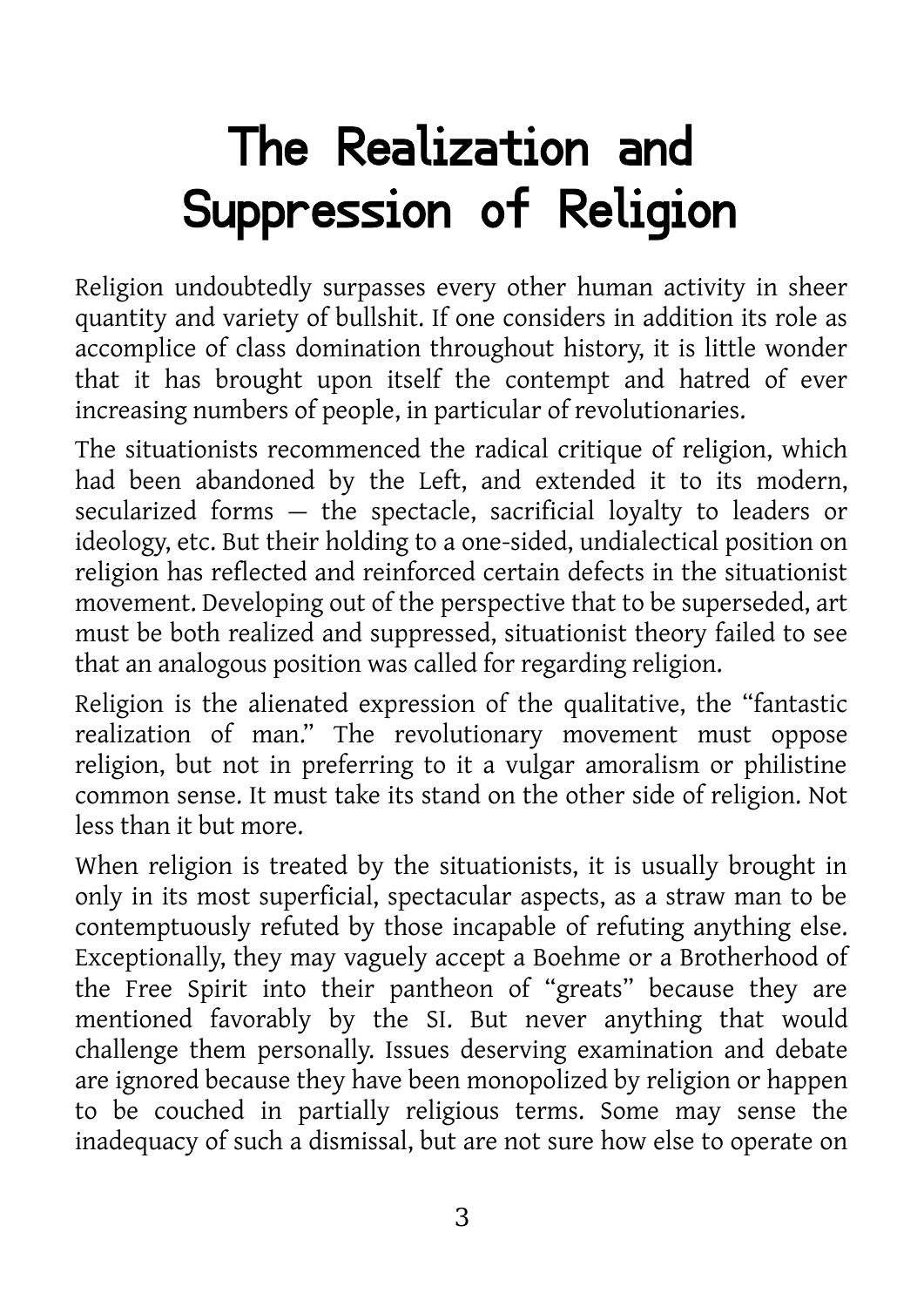such a taboo terrain and so they too say nothing or fall back on banalities. For people who want to "supersede all cultural acquirements" and realize the "total man," the situationists are often surprisingly ignorant of the most elementary features of religion.

It is not a matter of adding in a dose of religion to round out our perspective, to create a situationism "with a human face." One does not humanize a tool, a critical method. (The notion of "humanizing Marxism" only reveals the ideological nature of the Marxism in question.) It is a matter of examining the blind spots and dogmatic rigidities that have developed out of a largely justifiable critical assault on religion. It is precisely when a theoretical position has been victorious that it becomes both possible and necessary to criticize it with more rigor. The rough formula that was provocative in an earlier context becomes a basis for new ideologies. A qualitative advance is often accompanied by an apparently paradoxical retardation.

It is not enough to explain religion by its social role or historical development. The content that is expressed in religious forms must be discovered. Because revolutionaries haven't really come to terms with religion, it continually returns to haunt them. Because the critique of it has remained abstract, superficial, vulgar-materialist, religion continually engenders new forms of itself, even among those who were previously against it for all the correct "materialistic" reasons. The situationists can complacently observe that "all the Churches are decomposing" and not notice that we are also witnessing, precisely in the most industrially advanced countries, the proliferation of thousands of religions and neoreligions. Every new religious manifestation is a mark of the failure of radical theory to express the hidden, authentic meaning that is sought through those forms.

Religion includes many unlike and contradictory phenomena. Besides its purely apologetic aspects, it provides aesthetically appealing rituals; moral challenge; forms of contemplation that "recenter" one; organizing principles for one's life; communion rarely found in the secular world; etc. In exploding this agglomeration, the bourgeois revolution did not destroy religion but it served to some extent to separate out its diverse aspects. Elements of religion that were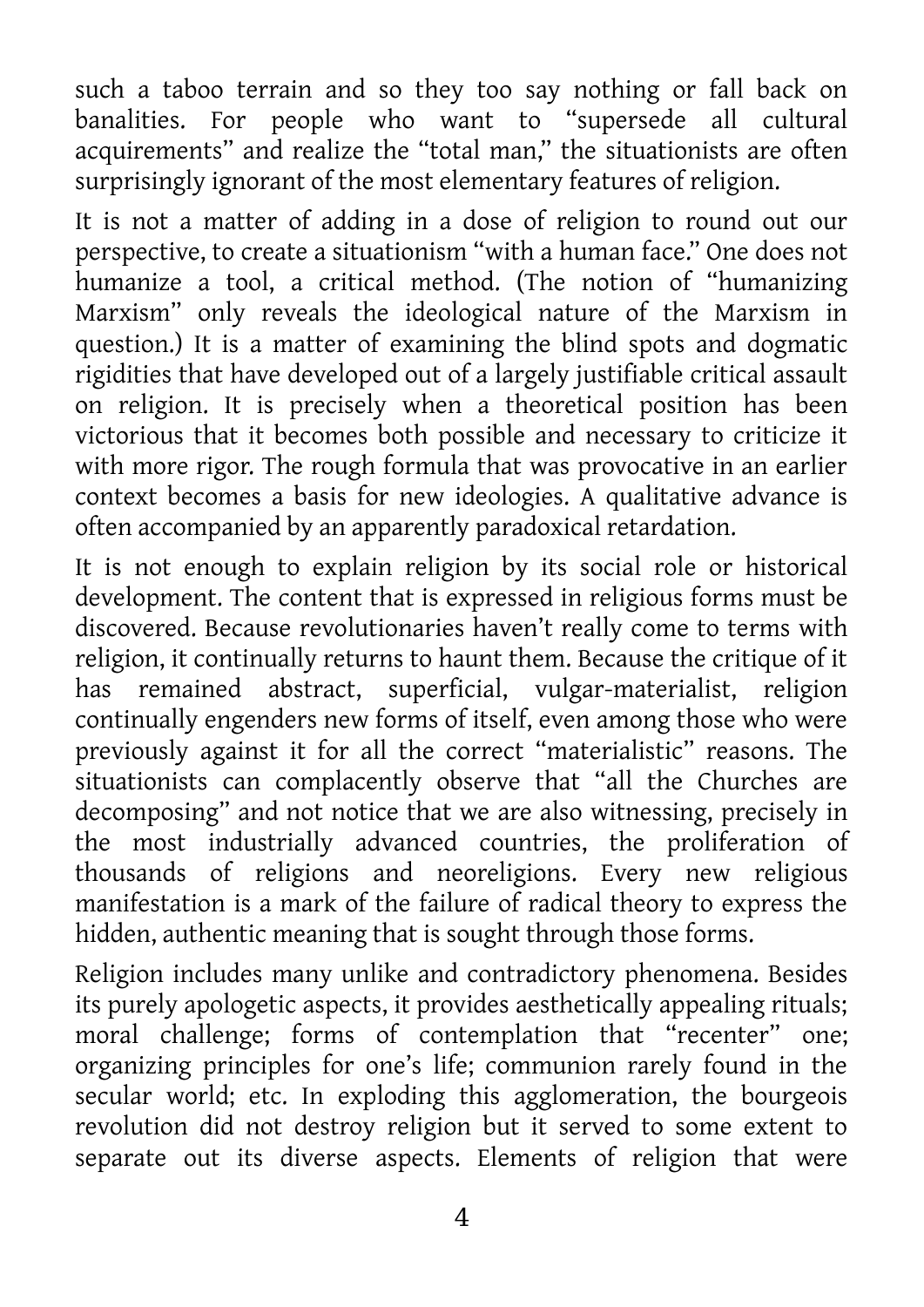originally practical are thrown back on their own and required to be so once more or disappear.

The neoreligious trips and techniques are legion: modifications or combinations of traditional religions; therapies psychological and psycho-physical; self-help programs; contemplative techniques; psychedelics; activities taken up as "ways of life"; communitarian experiments... Having been demystified, rationalized, commodified, these practices are to a certain extent taken up on the basis of their use value rather than being imposed as part of a monopolizing institutionalized system. The uses involved are, to be sure, widely varied, often escapist or trivial; and many of the old superstitions and mystifications remain even without the social rationale that formerly reinforced them. But this popular experimentation is not only a reflection of social decomposition, it is a major positive factor in the present revolutionary movement, the widespread expression of people trying to take their lives in their own hands. Situationist theory has oscillated between the vision of totally alienated people bursting out one fine day with the release of all their repressed rage and creativity, and that of microsocieties of revolutionaries already living according to the most radical exigencies. It has failed sufficiently to deal with the more ambiguous experiments on the margins between recuperation and radicality where contradictions are expressed and worked out; leaving them to the recuperation which apparently confirms its position. It is not a question of being more tolerant with these experiences, but of examining and criticizing them more thoroughly rather than contemptuously dismissing them.

As we develop a more radical, more substantial critique of religion, we can envisage interventions on religious terrains analogous to those of the early SI on artistic and intellectual terrains; attacking, for example, a neoreligion for not going far enough on its own terms, for not being, so to speak, "religious" enough, and not only from the classical "materialist" perspectives.

It is often forgotten that revolutionary theory is not based on preference or principle but on the experience of the revolutionary movement. The basis of the critique of "sacrifice," for example, is not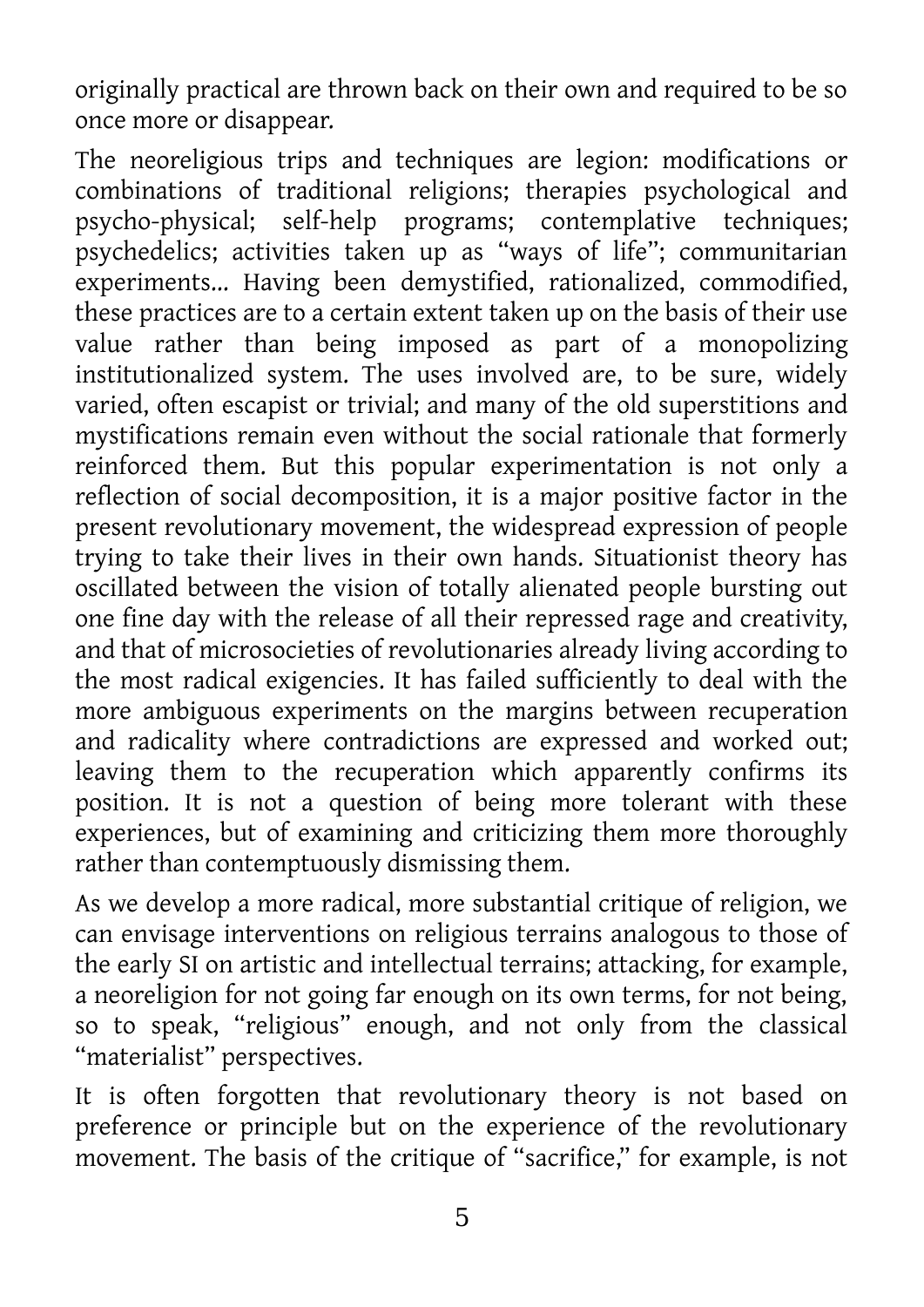that one should be egoistic on principle — that it is a bad thing to be altruistic, etc. — but stems from observation of the tendency for sacrifice and sacrificial ideology to be important factors in the maintaining of hierarchy and exploitation. It is merely a happy historical accident that there is a tendency for present revolutionary activity to be interesting and enjoyable; that being a tool of political manipulation is not only unpleasant but also unstrategic. The situationists were right to point out and affirm the playful aspects of radical struggles and the radical aspects of playful, apparently meaningless actions (vandalism, etc.). But the coincidence of these and other observations has led many people to the appealing if not quite logical conclusion that revolutionary activity is by definition pleasurable; or even that pleasure is by definition revolutionary. The problem is rather how to confront those situations where immediate pleasure does not automatically coincide with revolutionary needs: seeking ways to bring the two sides together (affective détournement) but not dissimulating the contradictions when this is not possible.

The same situationists who point out the stupidity of that leftism that reduces workers' struggles to purely economic issues, in their turn reduce revolution to purely "egoistic" issues when they insist that people are  $-$  or at least should be  $-$  only struggling "for themselves," "for the pleasure of it," etc. Their exhortations to "refuse sacrifice" substitute for any analysis or lead to false analyses. To denounce Maoism, for example, merely for its being based on "sacrifice" does not speak to the healthy, generous communitarian sentiments whose recuperation is at the source of much of Maoism's appeal. What is counterrevolutionary about Maoism is not sacrifice in itself, but the type of sacrifice and the use to which it is put. People have not only been willing, when necessary, to endure poverty, prison and other pains for revolution, they have often even done so joyously, foregoing material comfort as being relatively secondary, finding deeper satisfaction in the knowledge of the effectiveness and beauty of their acts. There are victories that are not visible to everyone, moments when one can see that one has "already won" a battle even though things may superficially seem the same as before.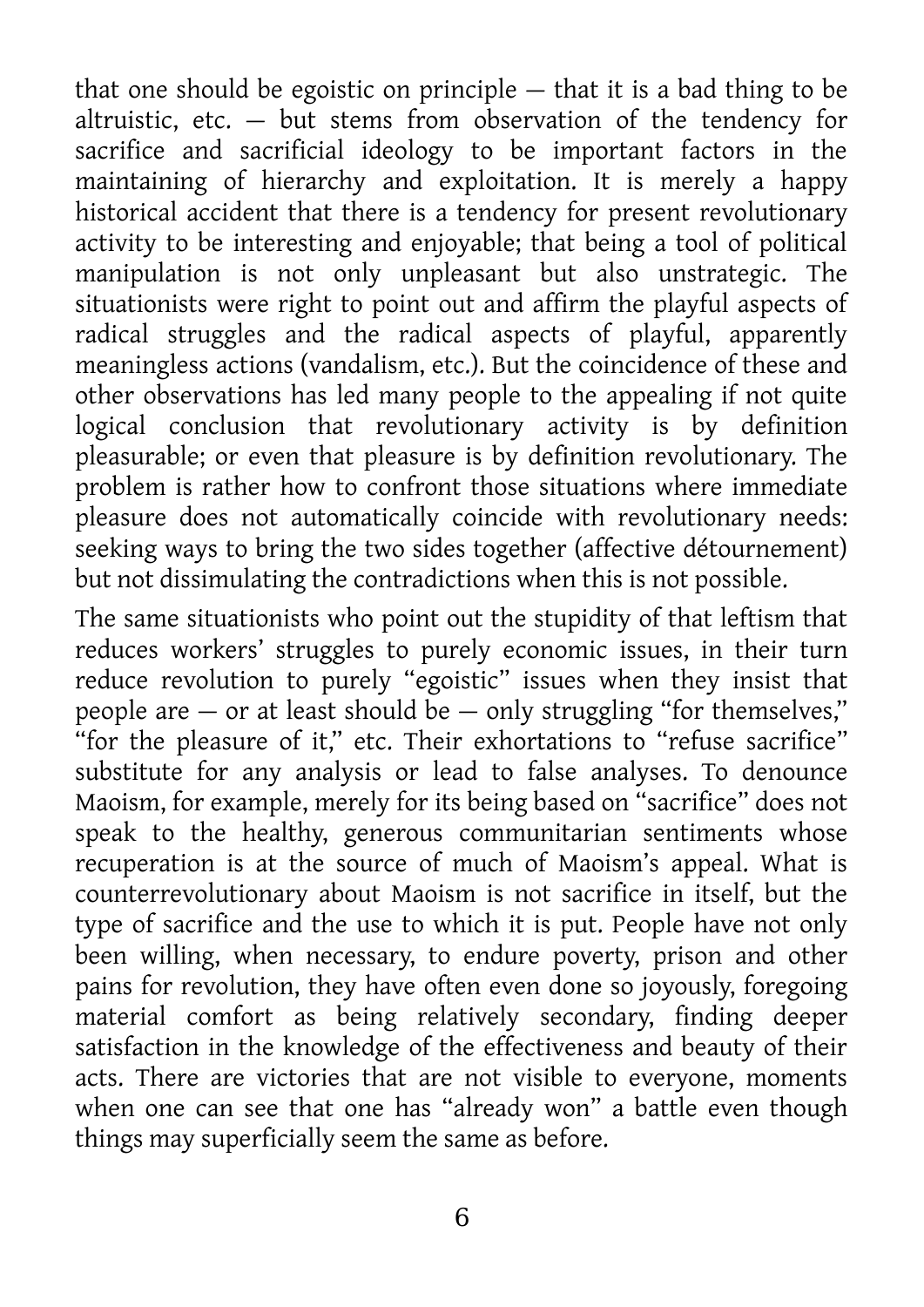It is necessary to distinguish between a principled devotion to a cause, which may involve some sacrifice of one's narrower egoistic interests, and degradation before a cause that demands the sacrifice of one's "better self" — one's integrity, honesty, magnanimity.

In emphasizing exclusively the immediate enjoyments to be found in revolutionary activity — out of naïve enthusiasm or with the aim of political or sexual seduction — the situationists have set themselves up for the complaints of those people who reject it on that basis, being disappointed in their expectations of entertainment.

It is understandable why antisacrifice has been such an uncriticized pillar of situationist ideology. First, it provides an excellent defense against accounting to oneself or others: one can justify many failings by simply saying that one wasn't passionately moved to do this or that. Secondly, the person who is a revolutionary solely for his own pleasure would presumably be indifferent or even counterrevolutionary when that happened to be more convenient; hence he is compelled, in order to prevent this embarrassing corollary from being noted, to postulate that revolutionary activity is always automatically pleasurable.

The very success of the SI contributed toward the apparent justification of an anachronistic pose deriving from the historical accident of its origins (out of the French cultural avant-garde, etc.) and even perhaps from the personalities of some of its determinative members. The aggressive situationist tone reflects the recentering of revolution in the real single individual engaged in a project that leaves nothing outside of itself. In contrast with the militant, the situationist is naturally quick to react against manipulation. Though such an attitude is quite the contrary of elitist, it is easily capable of becoming so in relation to those who lack this autonomy or self-respect. Having experienced the excitement of taking his history into his own hands (or at least having identified with those who have), he arrives at an impatience and contempt for the prevailing sheepishness. It is but a step from this quite understandable feeling to the development of a neoaristocratic pose. This pose is not always a mark of the proverbial "hierarchical aspirations"; rather, frustrated by the difficulty of noticeably affecting the dominant society, the situationist seeks the compensation of at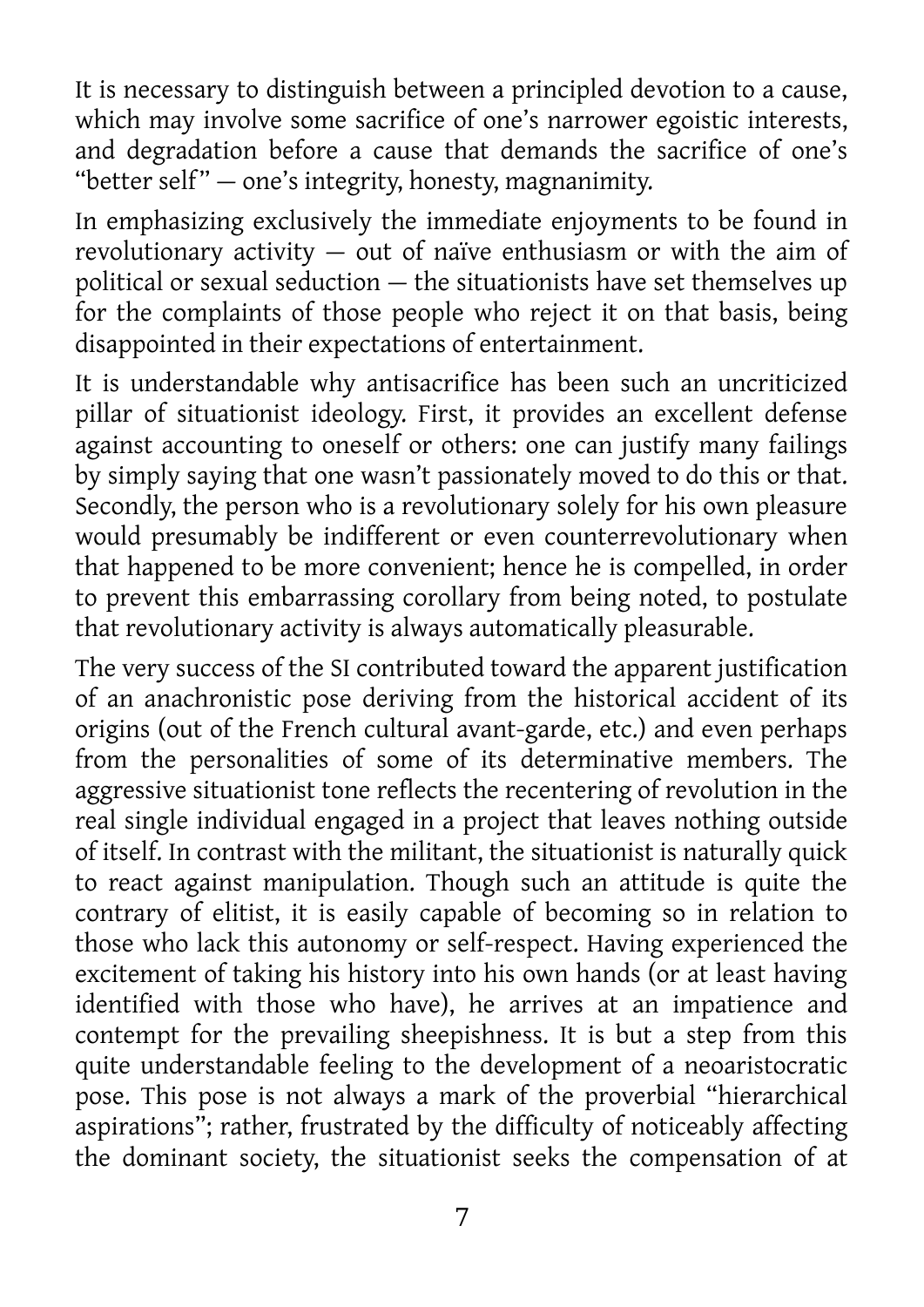least noticeably affecting the revolutionary milieu, of being recognized there as being right, as having accomplished good radical actions. His egoism becomes egotism. He begins to feel that he merits an unusual respect for being so unusually antihierarchical. He haughtily defends his "honor" or "dignity" when someone has the effrontery to criticize him, and he finds in the SI and its approved forebears a style that goes well with this new manner of viewing himself.

An intuitive dissatisfaction with this egotistic style is at the source of much of the discussions expressed somewhat misleadingly in terms of "femininity" and "masculinity." There is nothing intrinsically "masculine," for example, about writing; women are going to have to learn how to do it if they don't want to remain impotent. What they don't have to learn is the pointless neoaristocratic posturing that has characterized predominantly male situationist expression.

Some situationists have not had any particular natural inclination for this posturing. But it has been difficult to isolate and therefore avoid it, since accusations of "arrogance," "elitism," etc., are often mistakenly aimed at precisely the most trenchant aspects of situationist practice. It is hard not to feel superior upon having some pseudocritique addressed to you that you've heard and refuted a hundred times before. Moreover, a false modesty may be misleading. There are some things you can't let pass. Although a revolutionary should not think that he (or his group) is essential to the movement and is therefore to be defended by any means, he must defend his actions insofar as he feels that they reflect important aspects of that movement. It is not a matter of secretly storing up modesty and other virtues that God will see and ultimately reward, but of participating in a global movement whose very essence is communication.

The situationist scene, providing a favorable field of play for vanity and in-group games, has attracted many people with very little to do with the revolutionary project; people who in other circumstances would have been fops, dandies, social intriguers, cultural dilettantes, hangerson. It is true that the situationist movement has reacted against many of these elements with a vigor that was perhaps unexpected to them, and which has discouraged many others from thinking they could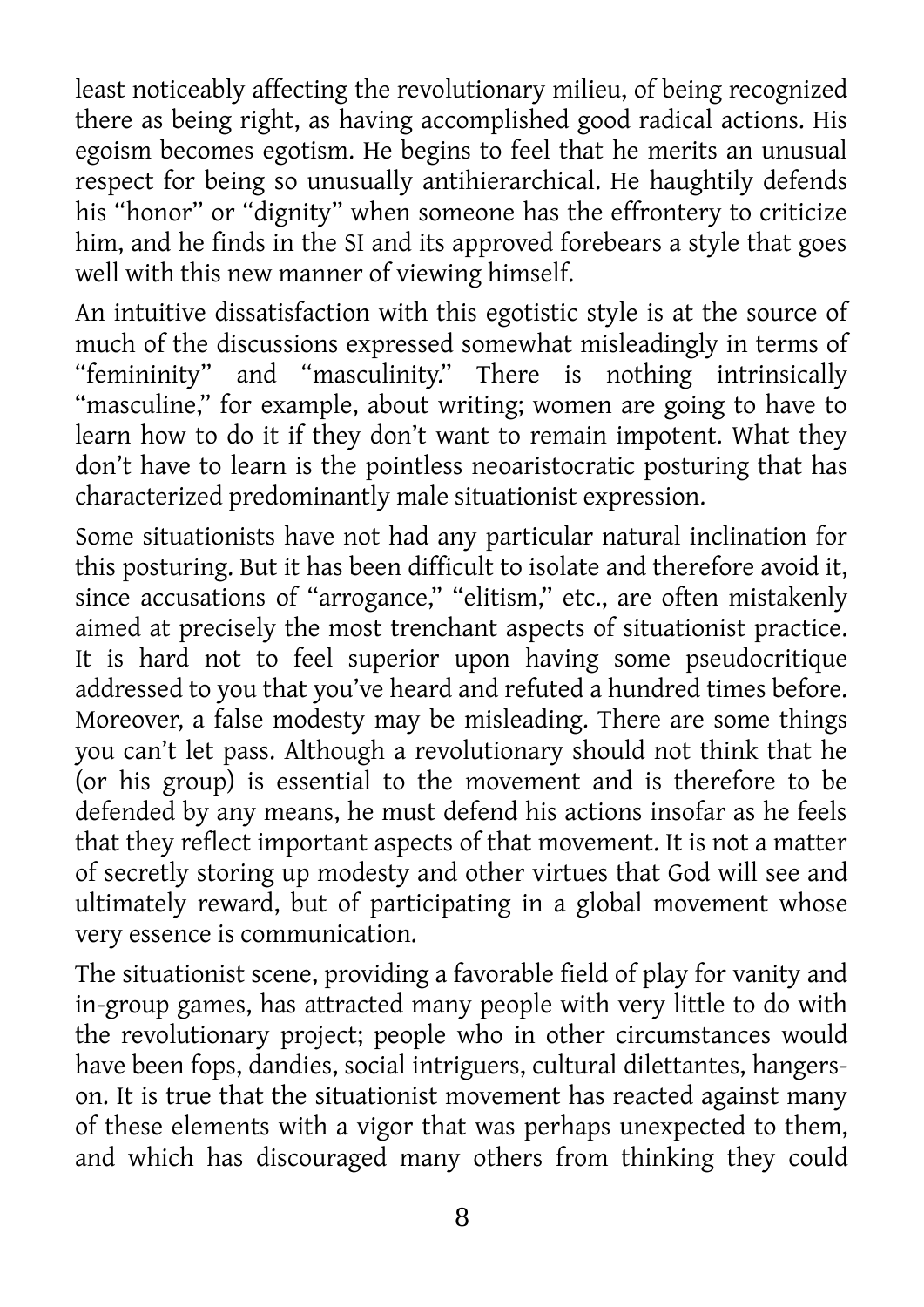disport themselves there with impunity. But this has often been not because of their pretentious role, but because they did not maintain that role credibly enough.

Conversely, the situationist scene has tended to repel other in many ways serious individuals who felt this pretentious egoism to be an anachronism far removed from any revolution they would have been interested in. Seeing this pretentiousness apparently linked with the situationists' trenchant radicality, many people facilely rejected both at once, choosing other pursuits which, while more limited, at least avoided this repugnant posturing. The movement that counted on the radical appeal of antirole, antisacrificial activity ended up repelling people who had no desire to sacrifice themselves to the reactionary situationist role.

The egoist situationist has a rather philistine conception of human liberation. His egoism is only the inversion of self-abasement. He advocates "play" in a juvenile sense, as if the mere breaking of restrictions were automatically productive of pleasure. In evoking the child, he is sympathizing not only with his rebelliousness but also with his impatience and irresponsibility. His criticism of "romantic love" stems not only from a perception of its illusions and neurotic possessiveness, but also from a simple ignorance of love and its possibilities. It isn't so much the alienated human community that bothers him as the things that prevent him from participating in it. What he really dreams of, behind the situationist verbiage, is a cybernetized spectacular society that would cater to his whims in more sophisticated and varied ways. He is still a consumer, and a very conspicuous one, in his frantic insistence on "pleasure without limit," the gratification of an "infinite multiplication of desires." If he dislikes "passivity" it is not so much that being forced into it restricts his creative impulses as that he is an addict of nervous activity and doesn't know what to do with himself if he is not surrounded with lots of distractions. Of contemplation as moment of activity, or of solitude as moment of dialogue, he knows nothing. For all his talk about "autonomy," he lacks the courage to act without caring what others will think of him. It is not his life that he takes seriously, but his ego.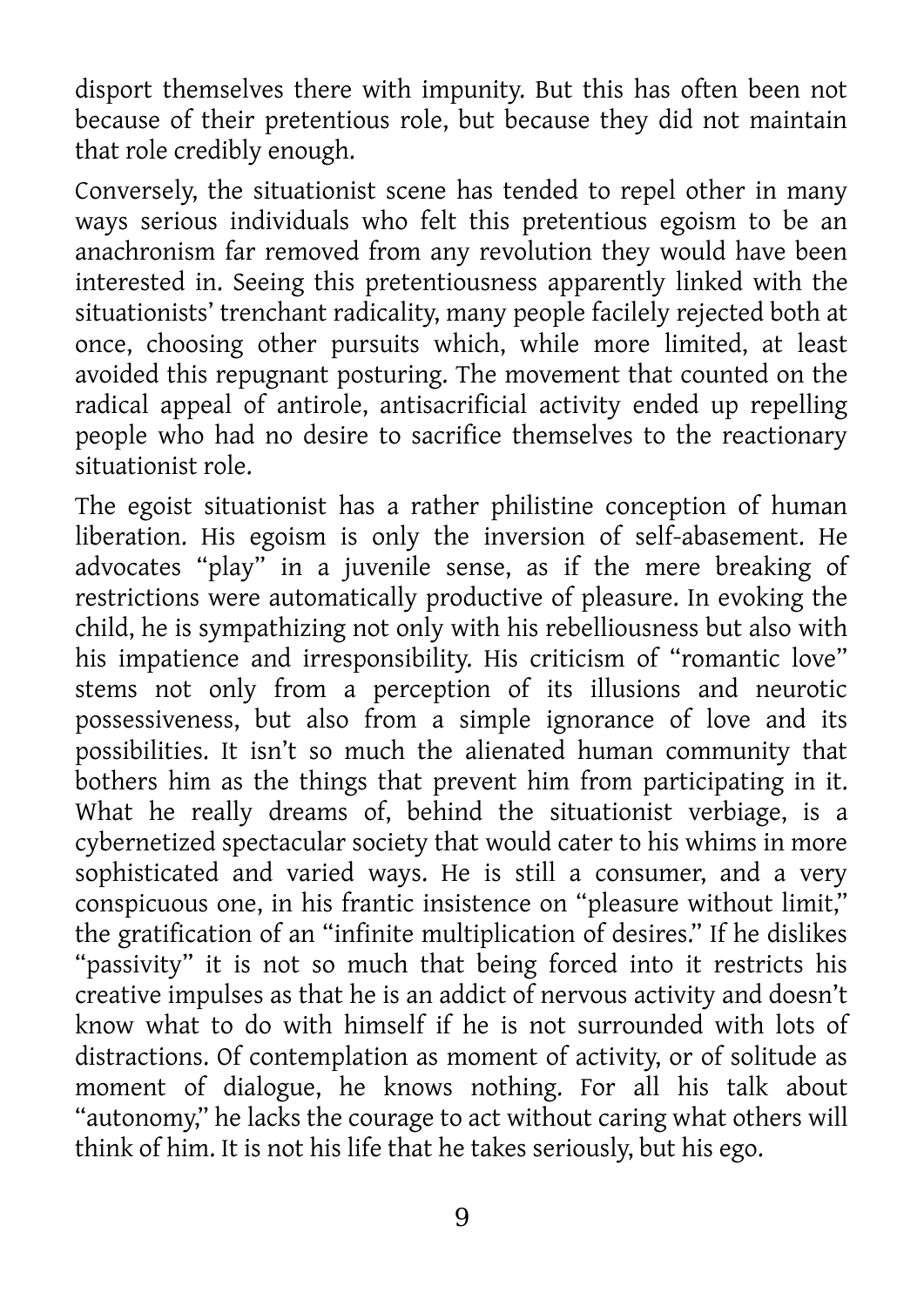Critical theory does not present a fixed, "objective" truth. It is an assault, a formulation abstracted, simplified and pushed to the extreme. The principle is, "If the shoe fits, wear it": people are compelled to ask themselves to what extent the critique rings true and what they are going to do about it. Those who wish to evade the problem will complain about the critique as being unfairly one-sided, not presenting the whole picture. Conversely, the dialectically ignorant revolutionary who wishes to affirm his extremism will confirm the critique (as long as it's not against him) as being an objective, balanced assessment.

Much revolutionary theoretical nonsense stems from the fact that in a milieu where "radicality" is the basis of prestige, one has an interest in making ever more extremist affirmations and in avoiding anything that might be taken to reflect a weakening of one's intransigence toward the official bad things. Thus the situationists will look rather favorably on playful or erotic aspirations ("it's only necessary that they follow out their most radical implications," etc.) while dismissing moral aspirations with insults, although the ones are no more ambiguous than the others.

In exaggerated reaction against the general complicity of morality with the ruling society, situationists frequently identify with their enemies' image of them and flaunt their own "immorality" or "criminality." Such an identification is not only infantile, it is virtually meaningless these days when an irresponsible libertinism is one of the most widely accepted and extolled ways of life (though the reality usually lags far behind the image). It was the bourgeoisie that was denounced in the *Communist Manifesto* for having "left remaining no other nexus between man and man than naked self-interest." If we are to use the works of a Sade — that very picture of human alienation — or a Machiavelli, it is not as guidebooks for conducting our relations, but as unusually candid self-expressions of bourgeois society.

The egoist, antimoralist ideology has undoubtedly contributed to the quantity of bad faith and pointlessly acrimonious breaks in the situationist milieu. To be sure, situationists are often quite nice people; but this is virtually in spite of their whole ideological environment. I've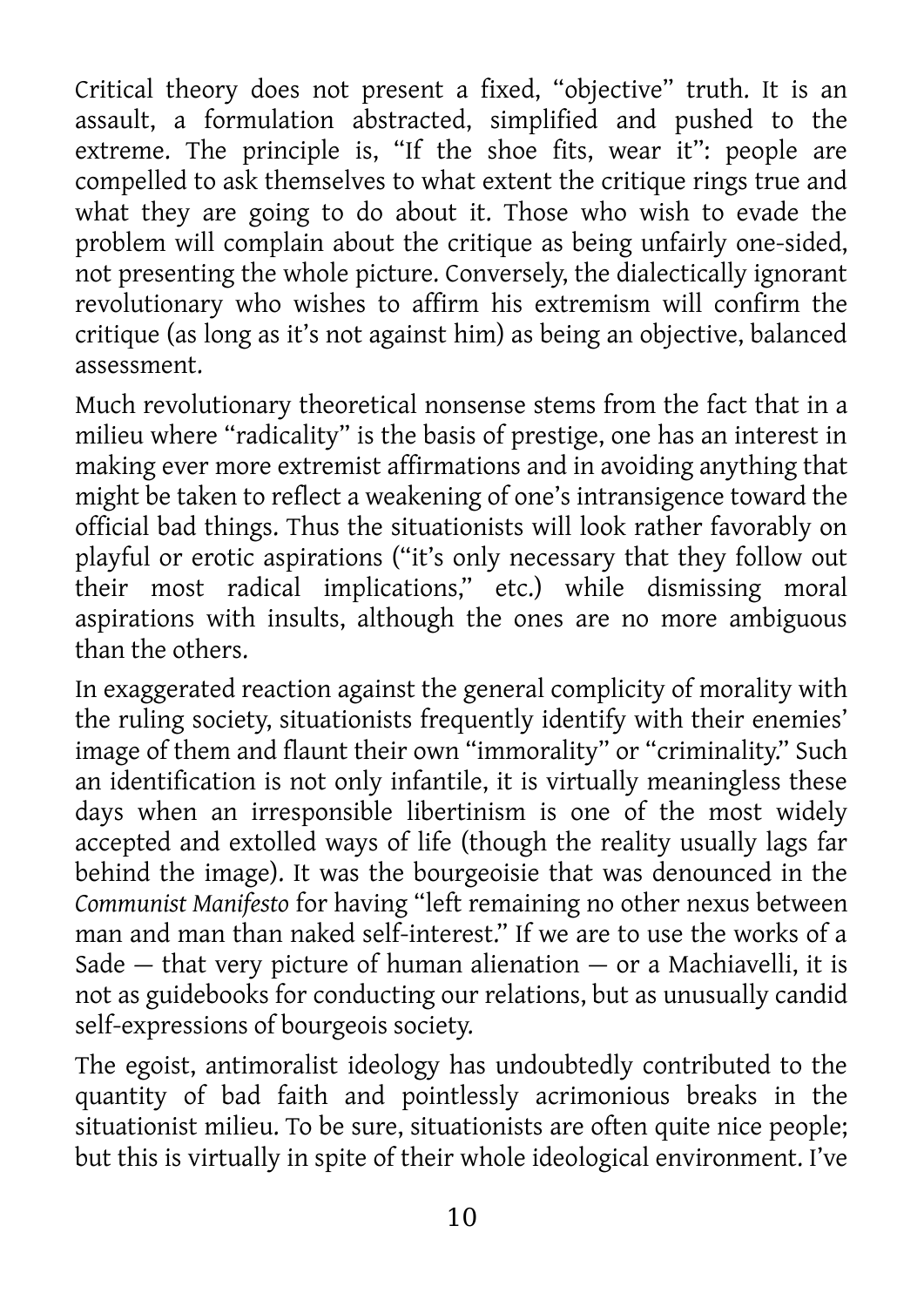seen situationists become embarrassed and practically apologize for having done some kind act. ("It was no sacrifice.") Whatever spontaneous goodness they have lacks its theory. Basic ethical vocabulary is inverted, confused and forgotten.

The fact that one can scarcely use a word like "goodness" without sounding corny is a measure of the alienation of this society and its opposition. The notions of the "virtues" are too ambiguous to be used without having been criticized and precised, but so are their opposites. Ethical concepts must not be left to the enemy without a fight; they must be contested.

Much of what makes people dissatisfied with their lives is their own moral poverty. They are encouraged on every side to be mean, petty, vindictive, spiteful, cowardly, covetous, jealous, dishonest, stingy, etc. That this pressure from the system removes much of the blame for these vices does not make it any less unpleasant to be possessed by them. An important reason for the spread of religious movements has been that they speak to this moral inquietude, inspiring people to a certain ethical practice that provides them with the peace of a good conscience, the satisfaction of saying what they believe and acting on it (that unity of thought and practice for which they are termed "fanatics").

The revolutionary movement, too, should be able to speak to this moral inquietude, not in offering a comfortingly fixed set of rules for behavior, but in showing that the revolutionary project is the present focus of meaning, the terrain of the most coherent expression of compassion; a terrain where individuals must have the courage to make the best choices they can and follow them through, without repressing their bad consequences but avoiding useless guilt.

The compassionate act is not in itself revolutionary, but it is a momentary supersession of commodified social relations. It is not the goal but it is of the same nature as the goal. It must avow its own limitedness. When it becomes satisfied with itself, it has lost its compassion.

What is the point of lyrical evocations of eventual revenge on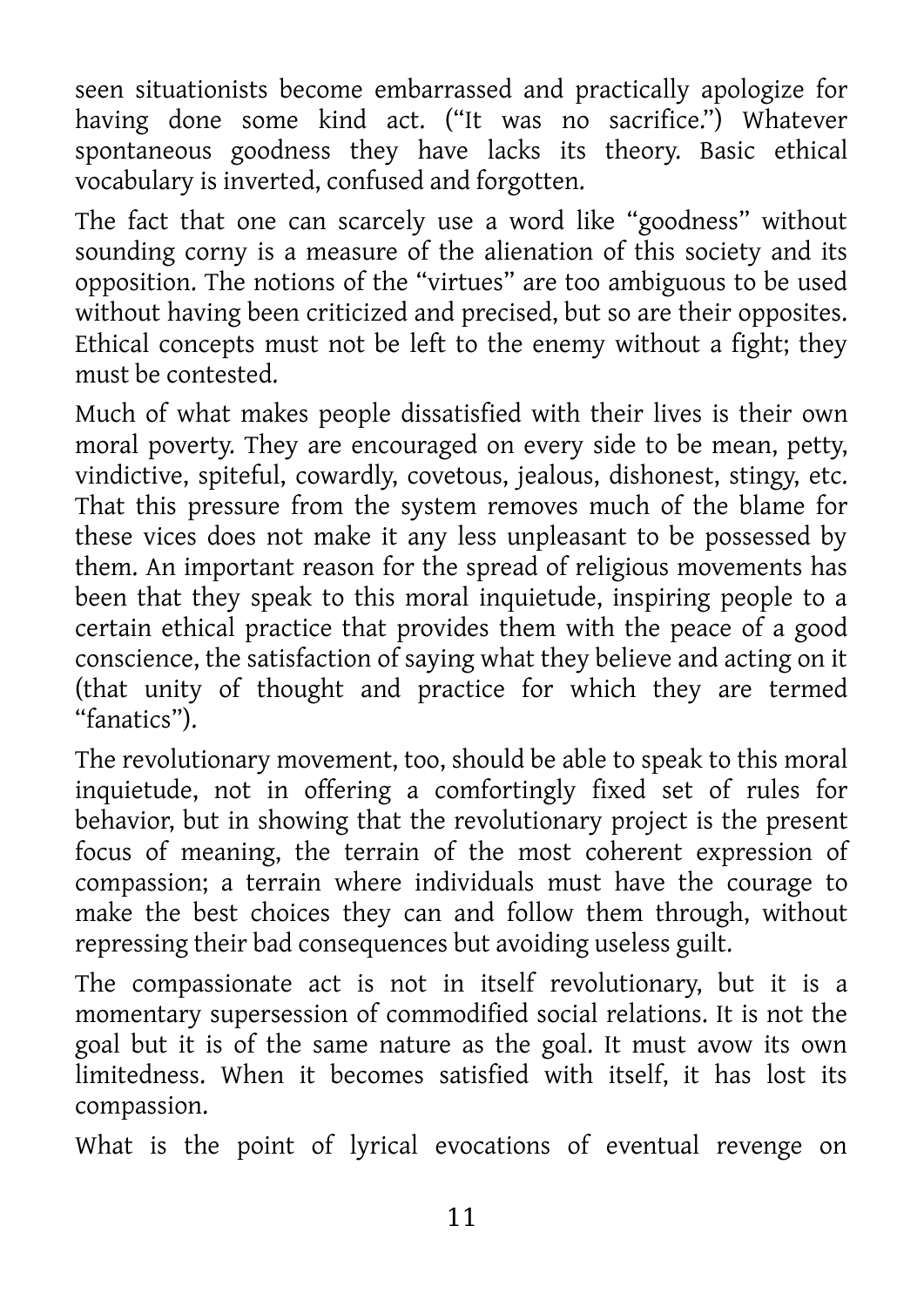bureaucrats, capitalists, cops, priests, sociologists, etc.? They serve to compensate for the lack of substance of a text and usually don't even seriously reflect the sentiments of the author. It is an old banality of strategy that if the enemy knows that he will inevitably be killed anyway, he will fight to the end rather than surrender. It is not of course a question of being nonviolent, any more than violent, on principle. Those who violently defend this system bring violence on themselves. Actually it is remarkable how magnanimous proletarian revolutions usually are. Vengeance is usually limited to a few spontaneous attacks against torturers, police or members of the hierarchy who have been notoriously responsible for cruel acts, and quickly subsides. It is necessary to distinguish between defense of popular "excesses" and advocacy of them as essential tactics. The revolutionary movement has no interest in vengeance; nor in interfering with it.

It is well known that Taoism and Zen have inspired many aspects of oriental martial arts: supersession of ego consciousness, so as to avoid anxiety that would interfere with lucid action; nonresistance, so as to turn the opponent's force against him rather than confront it directly; relaxed concentration, so as not to waste energy but to bring all one's force into sharp focus at the moment of impact. It is likely that religious experience can be drawn on in analogous fashion to enrich tactically that ultimate martial art which is modern revolutionary theoretico-practice. However, proletarian revolution has little in common with classical war, being less a matter of two similar forces directly confronting each other than of one overwhelming majority moving to become conscious of what it could be any time it realized it. In the more advanced countries the success of a movement has generally depended more on its radicality, and therefore its contagiousness, than on the number of weapons it could commandeer. (If the movement is widespread enough, the army will come over, etc.; if it isn't, weapons alone will not suffice, unless it be to bring about a minority coup d'état.)

It is necessary to reexamine the experiences of nonviolent religious or humanistic radical movements. Their defects are numerous and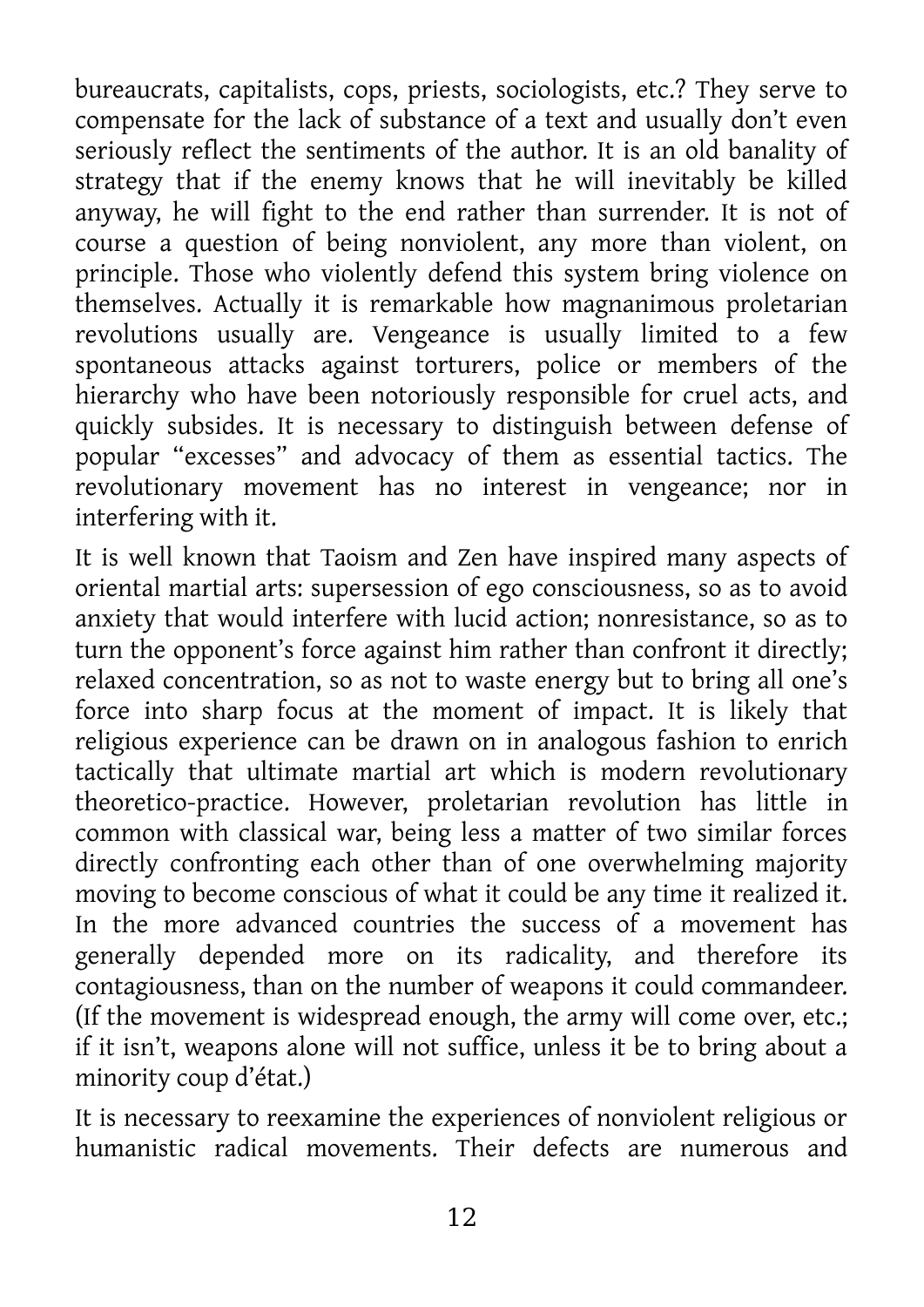evident: Their abstract affirmation of "humanity" is an affirmation of alienated humanity. Their abstract faith in man's good will leads to reliance on moral influencing of rulers and on promotion of mutual "understanding" rather than radical comprehension. Their appeal to transcendent moral laws reinforces the ability of the system to do the same. Their victories gained by wielding the economy as a weapon are at the same time victories for the economy. Their nonviolent struggles still rely on the threat of force, they only avoid being the direct agents of it, shifting its use to "public opinion" and thus usually in the final analysis to the state. Their exemplary acts often become merely symbolic gestures allowing all sides to go on as before, but with tensions relaxed, consciences eased by having "spoken out," "been true to one's principles." Identifying with Gandhi or Martin Luther King, the spectator has a rationalization for despising others who attack alienation less magnanimously; and for doing nothing himself because, well-intentioned people being found on both sides, the situation is too "complex." These and other defects have been exposed in theory and have exposed themselves in practice for a long time. It is no longer a question of tempering the rulers' power hunger, cruelty or corruption with ethical admonishments, but of suppressing the system in which such "abuses" can exist.

Nevertheless, these movements have at times achieved remarkable successes. Beginning from a few exemplary interventions, they have spread like wildfire and profoundly discredited the dominant system and ideology. At their best they have used — and often originated quite radical tactics, counting on the contagious spread of the truth, of the qualitative, as their fundamental weapon. Their practice of community puts other radical milieus to shame, and they have often been more explicit about their goals and the difficulties in attaining them than have more "advanced" movements.

The situationists have adopted a spectacular view of revolutionary history in fixating on its most visible, direct, "advanced" moments. Often these moments owed much of their momentum to the long preparatory influence of quieter, subtler currents. Often they were "advanced" merely because accidental external circumstances forced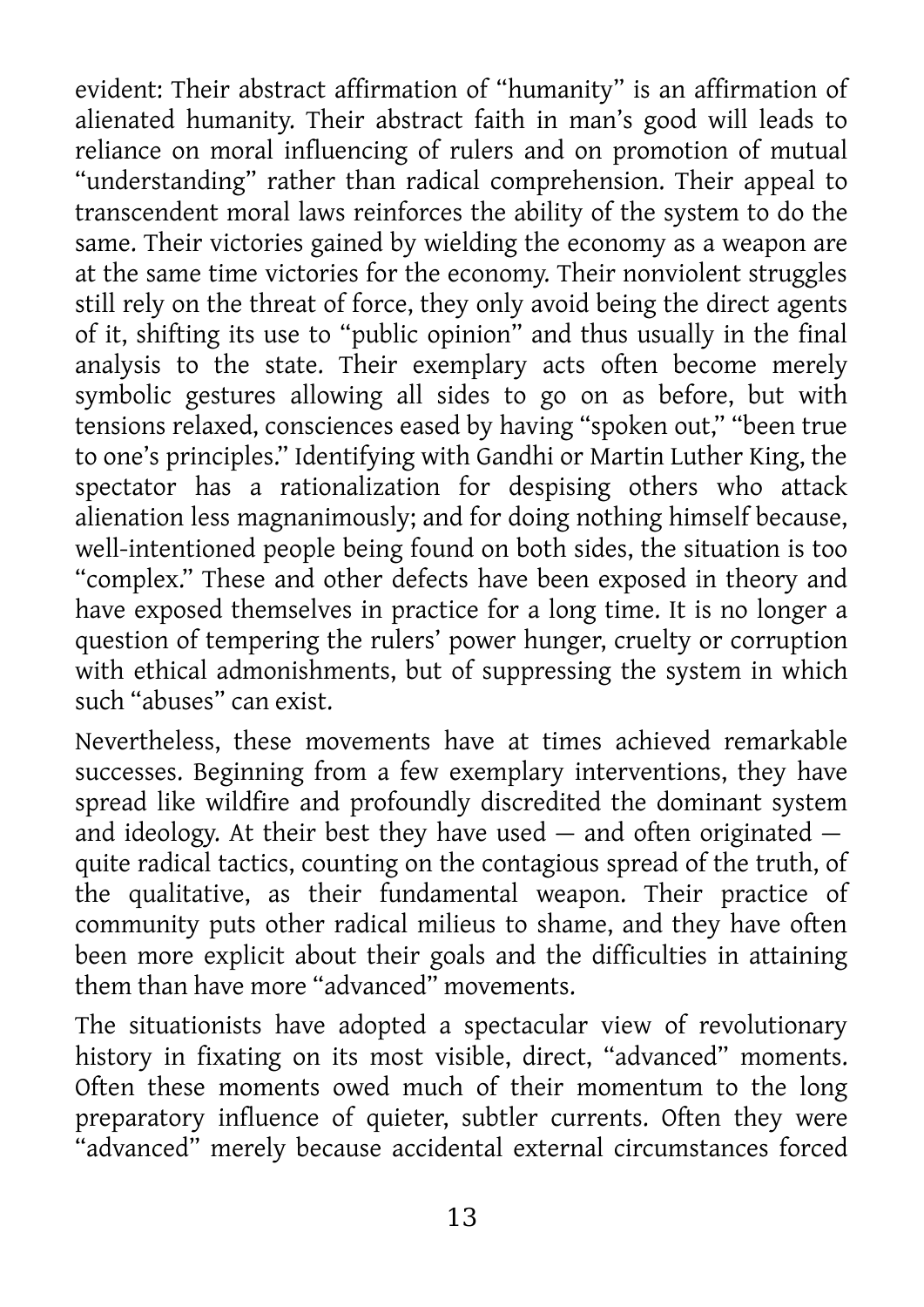them into radical forms and acts. Often they failed because they did not know very well what they were doing or what they wanted.

Revolutionary as well as religious movements have always tended to give rise to a moral division of labor. Unrealistic, quasi-terroristic demands intimidate the masses to the point that they adore rather than emulate the propagators and gladly leave full participation to those with the qualities and dedication apparently necessary for it. The revolutionary must strive to demystify the apparent extraordinariness of whatever merits he may have, while guarding against feeling or seeming superior because of his conspicuous modesty. He must be not so much admirable as exemplary.

Ongoing radical criticism has been a key factor in the situationists' subversive power; but their egoism has prevented them from pushing this tactic to the limit. Surrounded by all the verbiage about "radical subjectivity" and "masters without slaves," the situationist does not learn to be self-critical. He concentrates exclusively on the errors of others, and his facility in this defensive method reinforces his "tranquil" role. Failing to welcome criticism of himself, he cripples his activity; and when some critique finally does penetrate because of its practical consequences, he may be so traumatized as to abandon revolutionary activity altogether, retaining of his experience only a grudge against his criticizers.

In contrast, the revolutionary who welcomes criticism has a greater tactical flexibility. Confronted with a critique of himself, he may "aggressively" seize on its weakest points, refuting it by demonstrating its contradictions and hidden assumptions; or he may take a "nonresisting" stance and seize on its strongest points as a point of departure, transforming the criticism by accepting it in a profounder context than it was intended. Even if the balance of "correctness" is overwhelmingly on his side, he may choose to concentrate on some rather subtle error of his own instead of harping on more obvious ones of others. He does not criticize the most criticizable, but the most essential. He uses himself as a means of approaching more general questions. Embarrassing himself, he embarrasses others. The more concretely and radically a mistake is exposed, the harder it is for others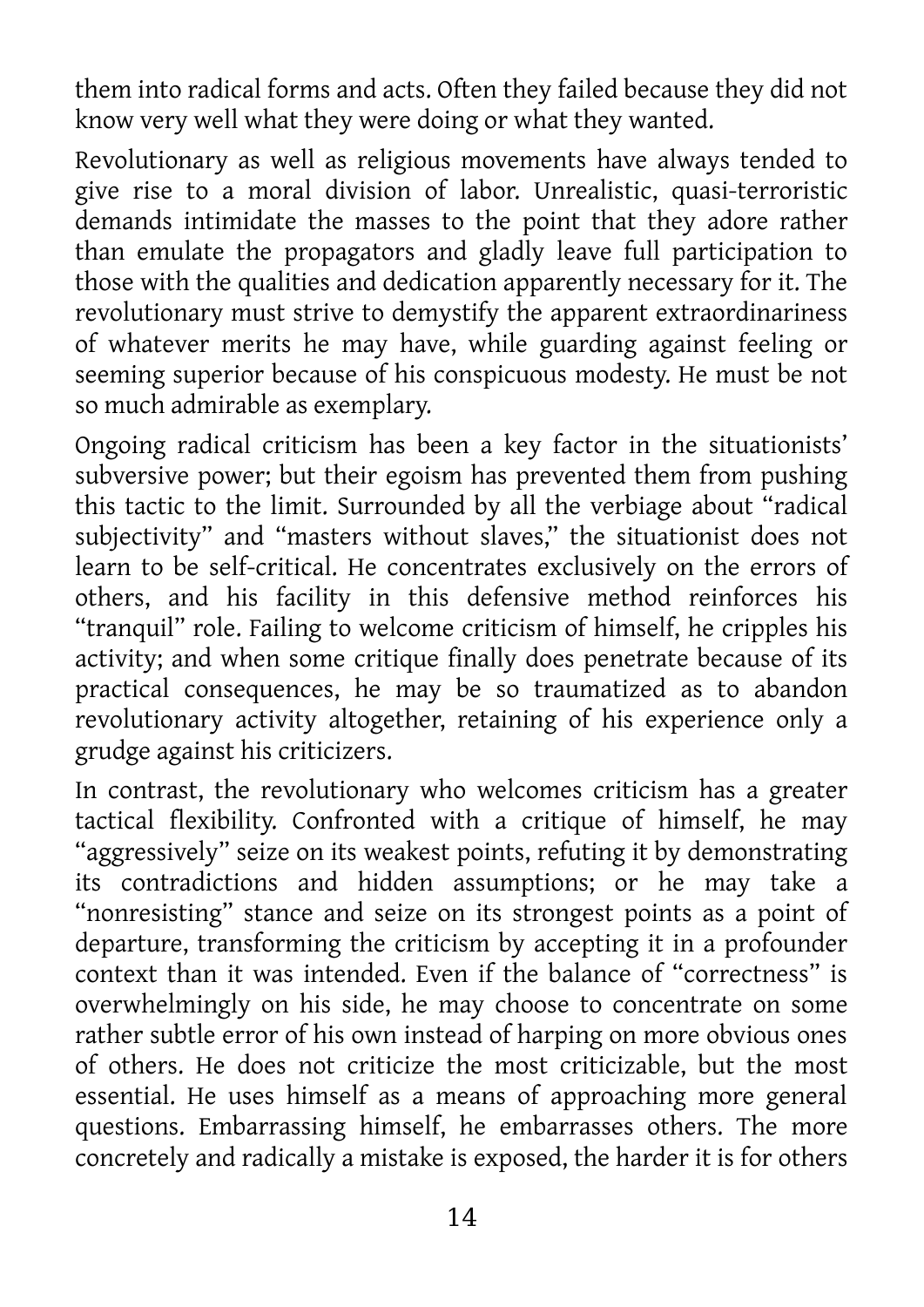to avoid similar confrontations with themselves. Even those who are at first gleeful at the apparent fall of an enemy into some sort of masochistic exhibitionism soon find their victory to be a hollow one. By sacrificing his image the revolutionary undercuts the images of others, whether the effect is to expose them or to shame them. His strategy differs from that of "subverting one's enemies with love" not necessarily in having less love, but in having more coherence in its expression. He may be cruel with a role or ideology while loving the person caught in it. If people are brought to a profound, perhaps traumatic, confrontation with themselves, he cares little that they momentarily think that he is a nasty person who only does these things out of maliciousness. He wishes to provoke others into participation, even if only by drawing them into a public attack on him. We need to develop a new style, a style that keeps the trenchancy of the situationists but with a magnanimity and humility that leaves aside their uninteresting ego games. Pettiness is always counterrevolutionary. Begin with yourself, comrade, but don't end there.

*Ken Knabb* (March 1977)

## Appendix

Kenneth Rexroth's *Communalism: From Its Origins to the Twentieth Century* (Seabury, 1974) contains a pithy exposition of ways in which the dialectic of religion has continually given rise to tendencies that have been thorns in the side of dominant society and religious orthodoxy, particularly in the form here of millenarian movements and intentional communities. Although Rexroth's anecdotal style often serves to concisely illustrate a point, much of his gossip about the foibles and delusions of the communalists, though amusing, obscures essential issues that he has not dealt with rigorously enough. He considers the communalist movements largely on their own terms — the nature of their communal life, the pitfalls they ran into, how long they endured. He is concerned more with whether the dominant society managed to destroy them than with whether they managed to make any dent in it. And indeed in many cases whatever subversive effect they had was only incidental. Many of the religious currents that exerted a more consciously radical force in social struggles, such as Gandhiism or the Quakers in the antislavery movement, did not of course take a communalist form and so are not treated here.